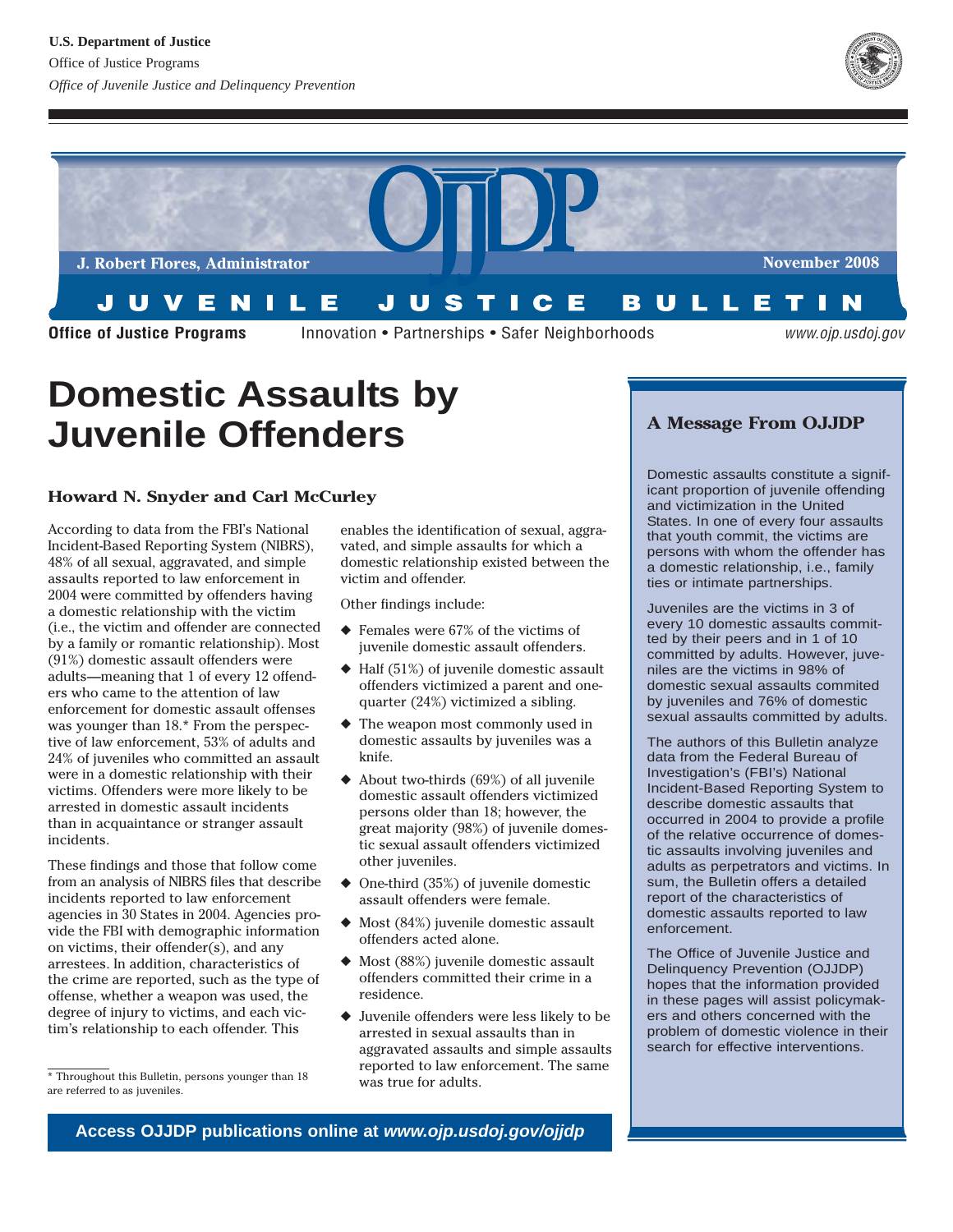## **Domestic violence is defined in many ways**

To some, domestic violence is limited to violence between spouses. To others, it includes crimes against other household and/or family members. Still others extend the definition to include persons in a dating or intimate relationship. This report uses an inclusive definition of domestic relationships that encompasses parents, children, siblings, other family members (such as cousins, grandparents), and intimate partners (current and former spouses and current boy/girlfriends, including homosexual relationships). Assault of intimate partners is only a small part of juvenile domestic assault, accounting for 3% of juvenile assault offenders, as opposed to 39% of adult assault offenders. Definitions of domestic violence that focus solely on intimate partners to the exclusion of

parents, siblings, and other family members overlook most of the assaults that juvenile offenders perpetrated against persons linked to them by close relationships.

Although abuse within families takes many forms, such as emotional abuse, economic abuse, and stalking, the focus of this report is on physical assault or the threat of assault. For this Bulletin, assaults include sexual assaults (forcible rape, forcible sodomy, sexual assault with an object, and forcible fondling), aggravated assault, and simple assault (including intimidation).

## **One-fourth of juvenile assaults were domestic violence**

In 2004, almost half (48%) of all assaults reported to law enforcement agencies can be classified as domestic violence using

the inclusive definition above. Twentyfour percent (24%) of assaults by juvenile offenders were committed against domestic victims, compared with 53% of assaults by adult offenders. The domestic proportion of assaults increased steadily with offender age, from 16% of offenders younger than age 12, to 25% for offenders ages 12–17, to 44% of offenders ages 18–24, to 57% of offenders age 25 or older.

## **One of every 12 domestic assault offenders is a juvenile**

In the 2004 NIBRS data, juveniles were one-sixth (17%) of all assault offenders reported to law enforcement, and onetwelfth (9%) of domestic assault offenders. The juvenile proportion of domestic assault offenders was greater for sexual assaults (24%) than for other assaults (8%).



The "All assault" and "Simple assault" patterns are so similar because, in this NIBRS sample, 80% of all assaults were simple assaults, 15% were aggravated assaults, and 5% were sexual assaults.

The growing proportion of domestic assault with offender age was a characteristic of aggravated and simple assaults, not sexual assaults.

2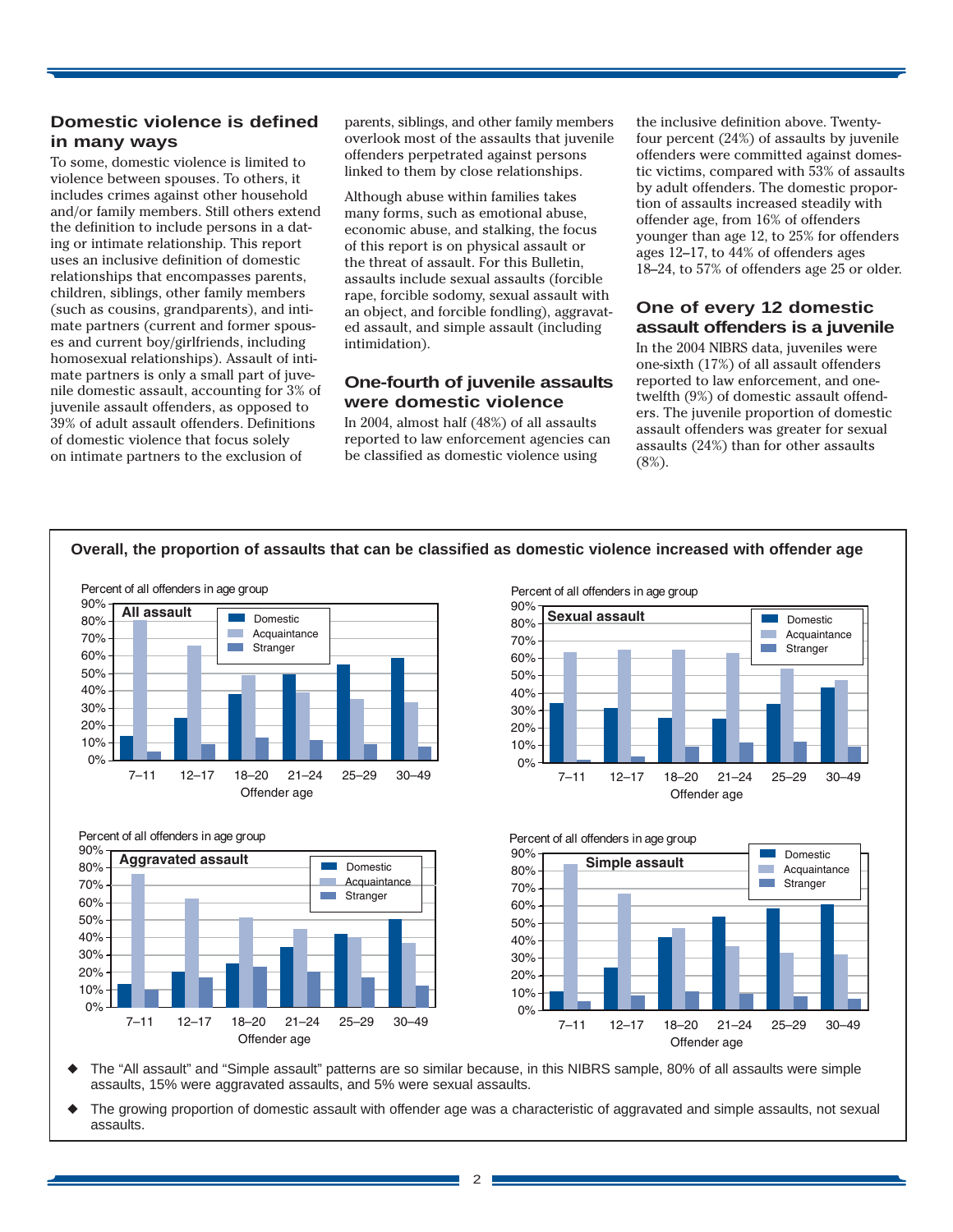#### **Juvenile percentage of offenders:**

|                      | <b>Domestic</b> |          |
|----------------------|-----------------|----------|
| <b>Offense</b>       | assaults        | assaults |
| Total                | 9%              | 17%      |
| All sex assaults     | 24              | 26       |
| Forcible rape        | 18              | 18       |
| Forcible sodomy      | 39              | 40       |
| Assault w/ an object | 25              | 27       |
| Forcible fondling    | 25              | 31       |
| Aggravated assault   | 8               | 15       |
| Simple assault       | x               |          |

## **One-third of juvenile domestic assault offenders were female**

Overall, 31% of all juveniles who committed an assault were female. A juvenile female was the offender in 35% of juvenile domestic assaults, compared with 31% of juvenile assaults of acquaintances and 21% of juvenile assaults of strangers. The type of domestic assault committed by juveniles that was most likely to involve a female offender was the assault of a parent—41% of these juvenile offenders were female. In comparison, a female was most likely to be the offender in assaults by adults when the victim was the offender's

child—35% of these adult offenders were female.

#### **Female percentage of offenders:**

| Offense           | Juvenile.<br>offenders offenders | Adult |
|-------------------|----------------------------------|-------|
| Assaults          | 31%                              | 25%   |
| Domestic violence | 35                               | 23    |
| Parent            | 41                               | 29    |
| Child             | 35                               | 35    |
| Intimate partner  | 29                               | 20    |
| Sibling           | 27                               | 29    |
| Other family      | 29                               | 30    |
| Acquaintance      | 31                               | 29    |
| Stranger          | 21                               | 19    |
|                   |                                  |       |

## **Two-thirds of juvenile domestic assault offenders victimized females**

In general, females were the victims in the majority (60%) of assaults. Assault victims of adult offenders, however, were more likely to be female than were victims of juvenile offenders. Half (50%) of all victims of assaults that juvenile offenders committed were female, compared with 62% of the assault victims of adult offenders.

#### **Except for assaults within romantic relationships, juvenile female offenders were far more likely to assault females than were juvenile male offenders**

|                 | Percentage of female victims by type of offender |          |          |                    |      |                 |      |  |
|-----------------|--------------------------------------------------|----------|----------|--------------------|------|-----------------|------|--|
| Victim/offender | All                                              | Juvenile | Adult    | Juvenile offenders |      | Adult offenders |      |  |
| relationship    | offenders offender                               |          | offender | Female             | Male | Female          | Male |  |
| All             | 60%                                              | 50%      | 62%      | 78%                | 37%  | 50%             | 66%  |  |
| Domestic        | 74                                               | 67       | 75       | 70                 | 66   | 28              | 89   |  |
| Parent          | 69                                               | 73       | 64       | 81                 | 68   | 76              | 59   |  |
| Child           | 58                                               | 41       | 59       | 45                 | 39   | 62              | 57   |  |
| Boyfriend/      |                                                  |          |          |                    |      |                 |      |  |
| girlfriend      | 82                                               | 73       | 82       | $\overline{0}$     | 100  | $\Omega$        | 100  |  |
| Other intimate  |                                                  |          |          |                    |      |                 |      |  |
| partner         | 79                                               | 56       | 79       | 23                 | 80   | 6               | 99   |  |
| Sibling         | 56                                               | 57       | 56       | 66                 | 54   | 74              | 48   |  |
| Other family    | 61                                               | 61       | 61       | 74                 | 56   | 69              | 58   |  |
| Acquaintance    | 51                                               | 46       | 52       | 82                 | 30   | 74              | 44   |  |
| Stranger        | 32                                               | 32       | 32       | 65                 | 23   | 58              | 26   |  |

In domestic assaults against siblings, both juvenile male and juvenile female offenders were more likely to assault their sisters than their brothers (66% and 54%, respectively).

Of all the boyfriends and girlfriends who are victims of juvenile offenders, 73% were female. This female percentage was greater for adult offenders (82%), and for the victims of adult offenders who were classified as spouses (79%).

Domestic assaults were far more likely to have female victims (74%) than were assaults of acquaintances (51%) or those of strangers (32%). This was true if the offender was a juvenile or an adult. Twothirds (67%) of domestic assault victims of juvenile offenders were female, as were three-fourths (75%) of the domestic assault victims of adult offenders. Seventy-three percent (73%) of parents assaulted by a juvenile child were female, compared with 64% of parents assaulted by an adult child. In comparison, 46% of acquaintances and 32% of strangers assaulted by juveniles were female, as were 52% of acquaintances and 32% of strangers assaulted by adults.

In general, most assaults (63%) by juvenile males were against male victims and most assaults (78%) by juvenile females were against female victims. However, this pattern of same-gender victimization was not seen in domestic assaults. For both juvenile male and juvenile female offenders, the domestic violence victims were primarily female (66% and 70%, respectively). When the domestic assault was against a parent, the parent was most likely the mother for both juvenile male (68%) and juvenile female offenders (81%).

## **A juvenile offender acted alone in five of every six domestic assaults**

A juvenile offender was more likely to commit crimes with another offender than was an adult offender. For example, the NIBRS data indicate that when the crime was an assault, 37% of juvenile offenders and 21% of adult offenders co-offended (i.e., acted in concert with at least one other offender). These percentages varied substantially with victim characteristics. When the assault victim was a stranger. more than one-half (56%) of juvenile offenders and one-third (34%) of adult offenders co-offended. When the assault victim was an acquaintance, 42% of juvenile offenders and 26% of adult offenders co-offended. Co-offending was least likely in domestic assaults—for both juvenile and adult offenders. When the assault victim was a family member or an intimate partner, only 16% of juvenile and 11% of adult offenders committed the crime with another offender. Juveniles were least likely to commit an assault with another offender when the victim was a parent (11%).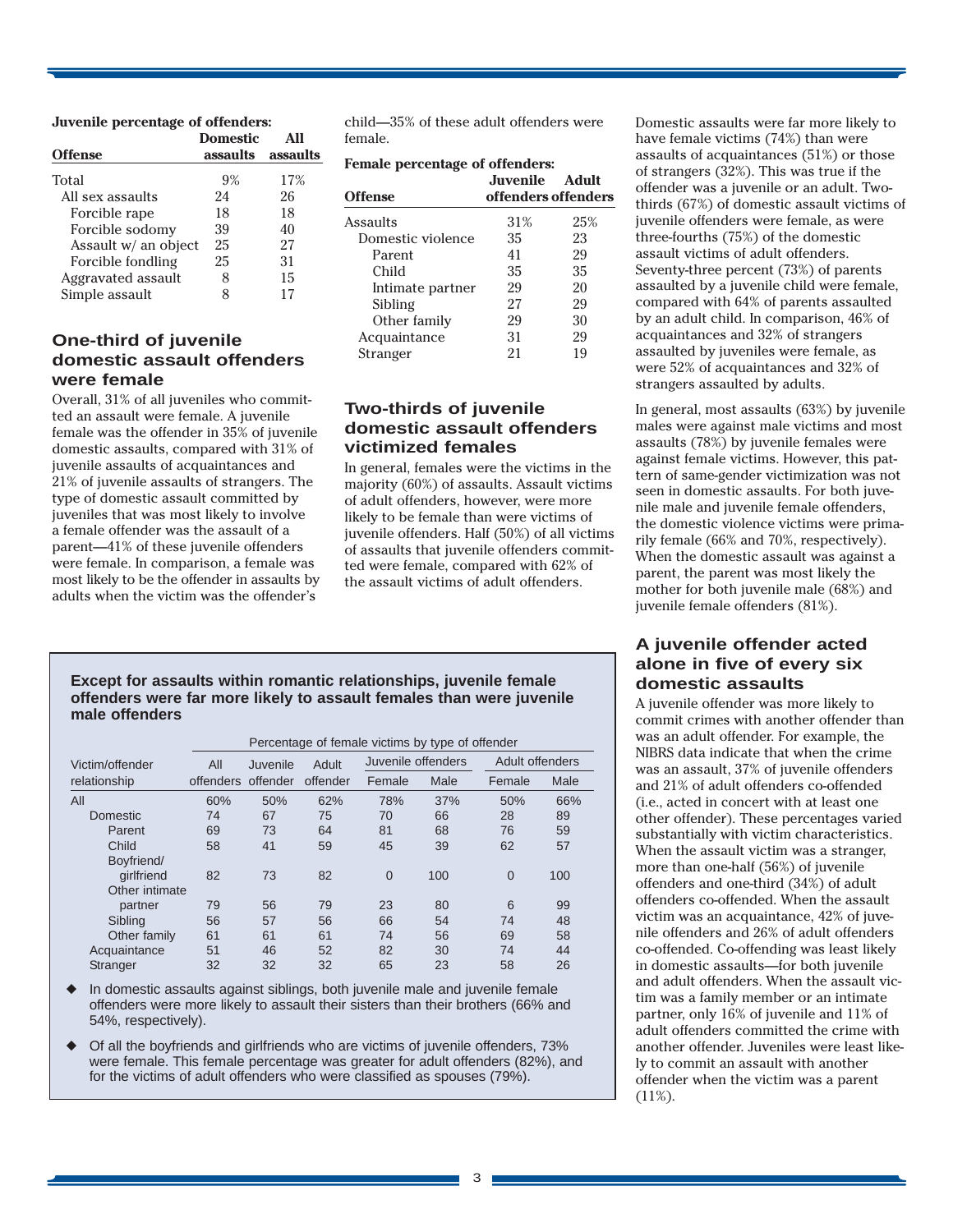| Offense                | Victim/offender relationship<br>profile of all assaults |                     |                 | Victim/offender relationship<br>profile of domestic assaults |                |                          |                              |         |                 |  |
|------------------------|---------------------------------------------------------|---------------------|-----------------|--------------------------------------------------------------|----------------|--------------------------|------------------------------|---------|-----------------|--|
|                        | Stranger                                                | Any<br>acquaintance | <b>Domestic</b> | Parent                                                       | Child          | Boyfriend/<br>girlfriend | Other<br>intimate<br>partner | Sibling | Other<br>family |  |
| Juvenile offenders     |                                                         |                     |                 |                                                              |                |                          |                              |         |                 |  |
| All assaults           | 9%                                                      | 67%                 | 24%             | 51%                                                          | 2%             | 10%                      | $1\%$                        | 24%     | 13%             |  |
| Forcible rape          | $\overline{4}$                                          | 64                  | 31              |                                                              | $\overline{2}$ | 34                       | $\Omega$                     | 33      | 30              |  |
| Other sex assaults     | 3                                                       | 65                  | 32              | 0                                                            | $\overline{2}$ |                          |                              | 45      | 44              |  |
| Aggravated assault     | 17                                                      | 63                  | 20              | 48                                                           | 3              | 8                        |                              | 29      | 12              |  |
| Simple assault         | 8                                                       | 68                  | 23              | 58                                                           | $\overline{2}$ | 9                        |                              | 21      | 9               |  |
| <b>Adult offenders</b> |                                                         |                     |                 |                                                              |                |                          |                              |         |                 |  |
| All assaults           | 10                                                      | 37                  | 53              | 5                                                            | 10             | 38                       | 34                           | 5       | 8               |  |
| Forcible rape          | 11                                                      | 58                  | 30              | $\overline{2}$                                               | 31             | 36                       | 13                           | 3       | 15              |  |
| Other sex assaults     | 9                                                       | 51                  | 41              | 3                                                            | 59             | 9                        | 4                            | 4       | 22              |  |
| Aggravated assault     | 16                                                      | 42                  | 42              | 5                                                            | 10             | 39                       | 31                           | 7       | 8               |  |
| Simple assault         | 8                                                       | 35                  | 56              | 5                                                            | 8              | 39                       | 35                           | 5       |                 |  |

#### **A parent was the victim in half of all domestic assaults that juvenile offenders committed**

One-fourth (24%) of the domestic assault victims of juvenile offenders were the offenders' siblings.

An aggravated assault by an adult offender was more than twice as likely to be a domestic assault as was an aggravated assault by a juvenile offender (42% vs. 20%).

- Three of every 10 forcible rapes by both juvenile and adult offenders were crimes of domestic violence. The victims of domestic forcible rapes by juvenile offenders were equally likely to be siblings as boyfriends/girlfriends; for adult offenders, these victims were about as equally likely to be the offender's child as a boyfriend/girlfriend.
- Nearly 8 of every 10 domestic aggravated and domestic simple assault victims of juvenile offenders were parents or siblings. In contrast, 7 of every 10 domestic aggravated and domestic simple assault victims of adult offenders were boyfriends/girlfriends or other intimate partners.



#### **A relatively high proportion of domestic assaults committed by young juveniles and reported to law enforcement were sexual assaults**

Sexual assault offenses accounted for 33% of domestic assault offenders younger than 12, compared with 10% of offenders ages 12–17 and 3% of adult offenders.

- Aggravated assault offenses accounted for a similar proportion of domestic assault offenders across the age range.
- Simple assault offenses accounted for the vast majority (85%) of all domestic assault offenders. The proportion of simple assaults increased through offender juvenile years as the proportion of sexual assaults declined.

## **Nearly all domestic assault occurs in a residence**

A substantial portion of juvenile (88%) and adult (83%) domestic assault offenders committed their crime in a residence (either the offender's, a victim's, or someone else's). In comparison, only about one-fourth (24%) of strangers were assaulted in a residence regardless of whether the offender was an adult or a juvenile. Juvenile and adult offenders differed in where they assaulted acquaintances, with adults far more likely than juveniles to assault acquaintances in a residence (57% vs. 28%).

# **Victims of domestic assaults by juveniles were least likely to be physically injured**

Law enforcement reported more than half (53%) of all victims of assault to be physically injured. Injury was more common with adult offenders (54%) than with juvenile offenders (48%). Injury was somewhat more common in domestic assaults by adults than in other assaults by adults: domestic 56% vs. acquaintance 52% and stranger 50%. The reverse was true with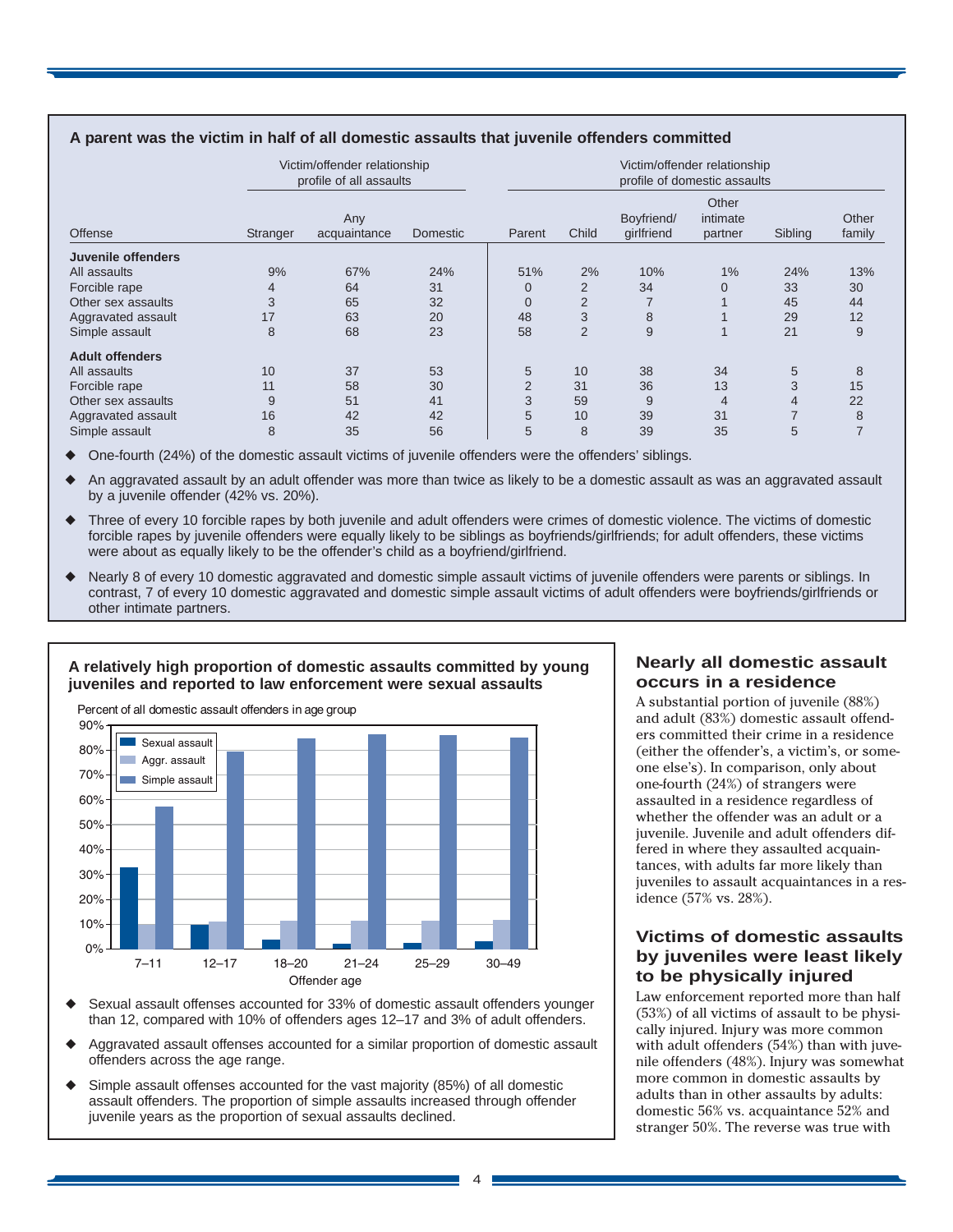juvenile offenders. Domestic assaults by juvenile offenders were the least likely to result in victim injury: domestic, 43%, vs. acquaintance, 50%, and stranger, 52%. Domestic assaults reported to law enforcement with juvenile offenders were far less likely to involve an injured victim than domestic assaults that adult offenders committed (43% vs. 56%).

## **Arrest was more likely for domestic assault than other assault offenders**

Forty-eight percent (48%) of juvenile domestic assault offenders were arrested, compared with 31% of juvenile offenders who assaulted acquaintances and 32% of juvenile offenders who assaulted strangers. Similarly, almost half (47%) adult domestic assault offenders were arrested, compared with 28% of adult offenders who assaulted acquaintances and 38% of adult offenders who assaulted strangers. A juvenile was most often arrested when the assault victim was a parent (56%) or a sibling (46%). In domestic assaults, an adult offender was less likely to be arrested when the victim was the offender's child (39%) than when the victim was a parent (51%), an intimate partner (51%), or a sibling (44%).

# **Juvenile female assault offenders were more likely than males to victimize their parents**

In 2004, 31% of all juvenile offenders in assault incidents were female. This percentage increased to 35% when the focus is only domestic assaults. Of all juvenile assault offenders, 16% of female and 10% of male offenders assaulted their parents. When limiting the crimes to domestic assaults, a greater proportion of female (60%) than male juvenile offenders (46%) assaulted their parents. In contrast, a greater proportion of the domestic assaults by male juvenile offenders than female juvenile offenders victimized siblings (27% vs. 19%).

In 2004, 25% of all adult offenders in assault incidents were female. This percentage decreased slightly to 23% when the focus is only domestic assaults. Similar percentages of adult female (6%) and adult male (5%) domestic assault offenders victimized their parents. In contrast, a greater proportion of the domestic assaults by adult male (41%) than adult female (30%) offenders victimized

#### **Compared with other types of assault, domestic assaults by juvenile offenders were less likely to involve a firearm and more likely to involve a knife**

| Weapon/             | Juvenile Offender |                                |                |          | <b>Adult Offender</b> |                                |                |                |
|---------------------|-------------------|--------------------------------|----------------|----------|-----------------------|--------------------------------|----------------|----------------|
| offense             |                   | Domestic Acquaintance Stranger |                | Total    |                       | Domestic Acquaintance Stranger |                | Total          |
| <b>Firearm</b>      |                   |                                |                |          |                       |                                |                |                |
| All assaults        | 1%                | 2%                             | 7%             | 2%       | 1%                    | 4%                             | 7%             | 3%             |
| Forcible rape       | 0                 |                                | 7              | 1        |                       |                                | 7              | $\overline{2}$ |
| Other sex assault   | $\Omega$          | $\Omega$                       | $\Omega$       | $\Omega$ | $\Omega$              | $\Omega$                       | 3              | $\Omega$       |
| Aggravated assault  | 6                 | 15                             | 25             | 15       | 11                    | 22                             | 24             | 18             |
| Simple assault      | 0                 | 0                              | 1              | $\Omega$ | $\Omega$              | $\Omega$                       |                | $\Omega$       |
| <b>Knife</b>        |                   |                                |                |          |                       |                                |                |                |
| All assaults        | 5                 | $\overline{2}$                 | 3              | 3        | 3                     | 4                              | 4              | 3              |
| Forcible rape       | 0                 |                                | $\overline{2}$ |          |                       |                                | 5              | $\overline{2}$ |
| Other sex assault   | 0                 | 0                              |                | $\Omega$ | $\Omega$              |                                |                |                |
| Aggravated assault  | 41                | 19                             | 12             | 22       | 24                    | 21                             | 15             | 21             |
| Simple assault      | 0                 | $\overline{0}$                 | $\overline{0}$ | $\Omega$ | $\Omega$              | $\Omega$                       | $\overline{0}$ | $\Omega$       |
| <b>Blunt object</b> |                   |                                |                |          |                       |                                |                |                |
| All assaults        | 12                | 17                             | 19             | 16       | 17                    | 30                             | 24             | 22             |
| Forcible rape       | $\Omega$          |                                | 0              | $\Omega$ |                       |                                | 2              |                |
| Other sex assault   | 0                 | 0                              | $\Omega$       | $\Omega$ | $\Omega$              | $\Omega$                       | $\Omega$       | $\Omega$       |
| Aggravated assault  | 21                | 21                             | 26             | 22       | 23                    | 26                             | 29             | 25             |
| Simple assault      | 12                | 18                             | 18             | 16       | 16                    | 33                             | 24             | 23             |

Six percent (6%) of juvenile offenders in aggravated assaults of domestic victims had a firearm, while 41% had a knife. To a lesser extent, this same pattern was found when the offender was an adult (11% vs. 24%).

#### **Both juvenile and adult assault offenders were least likely to be arrested in sexual assaults than in other types of assaults**

|                 | Juvenile Offender |         |         |         |         | Adult Offender |         |         |
|-----------------|-------------------|---------|---------|---------|---------|----------------|---------|---------|
| Victim/offender | All               | Sexual  | Aggr.   | Simple  | All     | Sexual         | Aggr.   | Simple  |
| relationship    | assault           | assault | assault | assault | assault | assault        | assault | assault |
| All victims     | 35%               | 26%     | 42%     | 35%     | 39%     | 27%            | 49%     | 38%     |
| Domestic        | 48                | 29      | 61      | 49      | 47      | 28             | 59      | 46      |
| Parent          | 56                | $\star$ | 66      | 54      | 51      | 28             | 60      | 50      |
| Child           | 38                | $\star$ | $\star$ | 39      | 39      | 26             | 50      | 40      |
| Boyfriend/      |                   |         |         |         |         |                |         |         |
| girlfriend      | 34                | 19      | 53      | 35      | 47      | 28             | 60      | 46      |
| Other intimate  |                   |         |         |         |         |                |         |         |
| partner         | 43                | $\star$ | $\star$ | 44      | 52      | 33             | 65      | 50      |
| Sibling         | 46                | 33      | 61      | 46      | 44      | 25             | 53      | 42      |
| Other family    | 36                | 28      | 51      | 39      | 35      | 30             | 47      | 34      |
| Acquaintance    | 31                | 25      | 38      | 31      | 28      | 26             | 42      | 25      |
| <b>Stranger</b> | 32                | 21      | 37      | 31      | 38      | 23             | 43      | 37      |

\* Too few cases for reliable analysis.

Juvenile offenders were least likely to be arrested in a sexual assault when the victim was a boyfriend/girlfriend.

Regardless of whether the offense was an aggravated assault or simple assault, a juvenile offender was most likely to be arrested when the victim was a parent.

Regardless of the type of assault, an adult offender was more likely to be arrested when the victim was an other intimate partner (i.e., spouse) than when the victim was a boyfriend/girlfriend.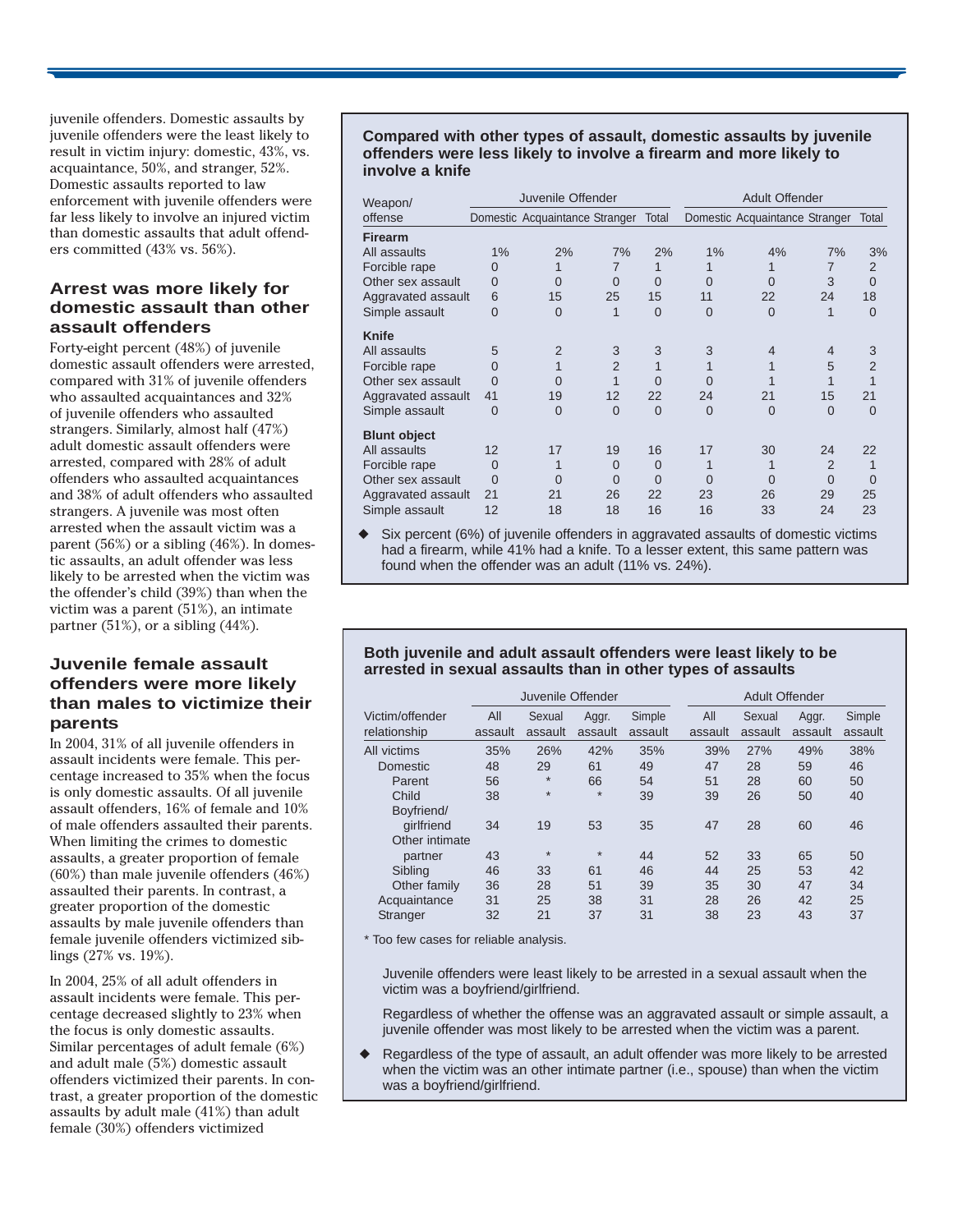## **White juvenile assault offenders were more likely than black offenders to have victimized their parents**

Relatively equal proportions of white and black adult assault offenders were domestic assault offenders (52% and 54%); in contrast, a much larger proportion of white than black juvenile assault offenders were reported to law enforcement for a domestic assault (28% vs. 17%). For all offenders younger than 13, domestic assaults accounted for 10% of the assaults by black offenders and 21% of the assaults by white offenders. For juveniles ages 12–17, domestic assaults accounted for 19% of black and 30% of white juvenile assault offenders.

Parents were the victims in a larger proportion of domestic assaults by white juvenile offenders (54%) than black (44%). Similar proportions of white and black juvenile domestic assault offenders victimized siblings (23% vs. 25%).

Among adult domestic assault offenders, a larger proportion of the victims of black offenders than of white offenders were their children (11% vs. 6%). And a larger proportion of the victims of black offenders than of white offenders were intimate partners (76% vs. 70%); however, a greater proportion of adult black offenders' victims were boyfriends/girlfriends (50%, compared with 33% for whites) and a greater proportion of adult white offenders' victims were spouses or ex-spouses (38%, compared with 27% for whites).

# **Domestic assault victims differed for older juveniles and younger adults**

Half (51%) of the victims of older juvenile domestic assault offenders (ages 13–17) were parents, compared with 10% of the victims of young adult offenders (ages 18–24). In contrast, 11% of the victims of older juveniles and 51% of the victims of young adults were boyfriends/girlfriends. The domestic victims of older juveniles were more likely to be siblings than were the victims of young adults (23% vs. 9%).

#### **Unlike victims of adult offenders, only a small portion of victims of domestic assaults by juvenile offenders were romantic intimates**

Percent of all domestic assault offenders in age group



Boyfriends and girlfriends were a much smaller portion of the victims of domestic assaults by juvenile offenders than by adult offenders. They were 8% of the domestic assault victims for juvenile female offenders, 11% of juvenile male offenders, 30% of adult female offenders, and 41% of adult male domestic assault offenders.

#### **Almost half of assault offenders who victimized their own parents were juveniles**



- Of all assault offenders who assaulted their own parents, 49% were between the ages of 7 and 17, with almost two-thirds of all these offenders ages 15–17.
- The peak offending age for assaults against the offender's child was age 40.
- The age profile of assault offenders against intimate partners showed a broad plateau for offenders ages 20–35, accounting for 56% of such offenders.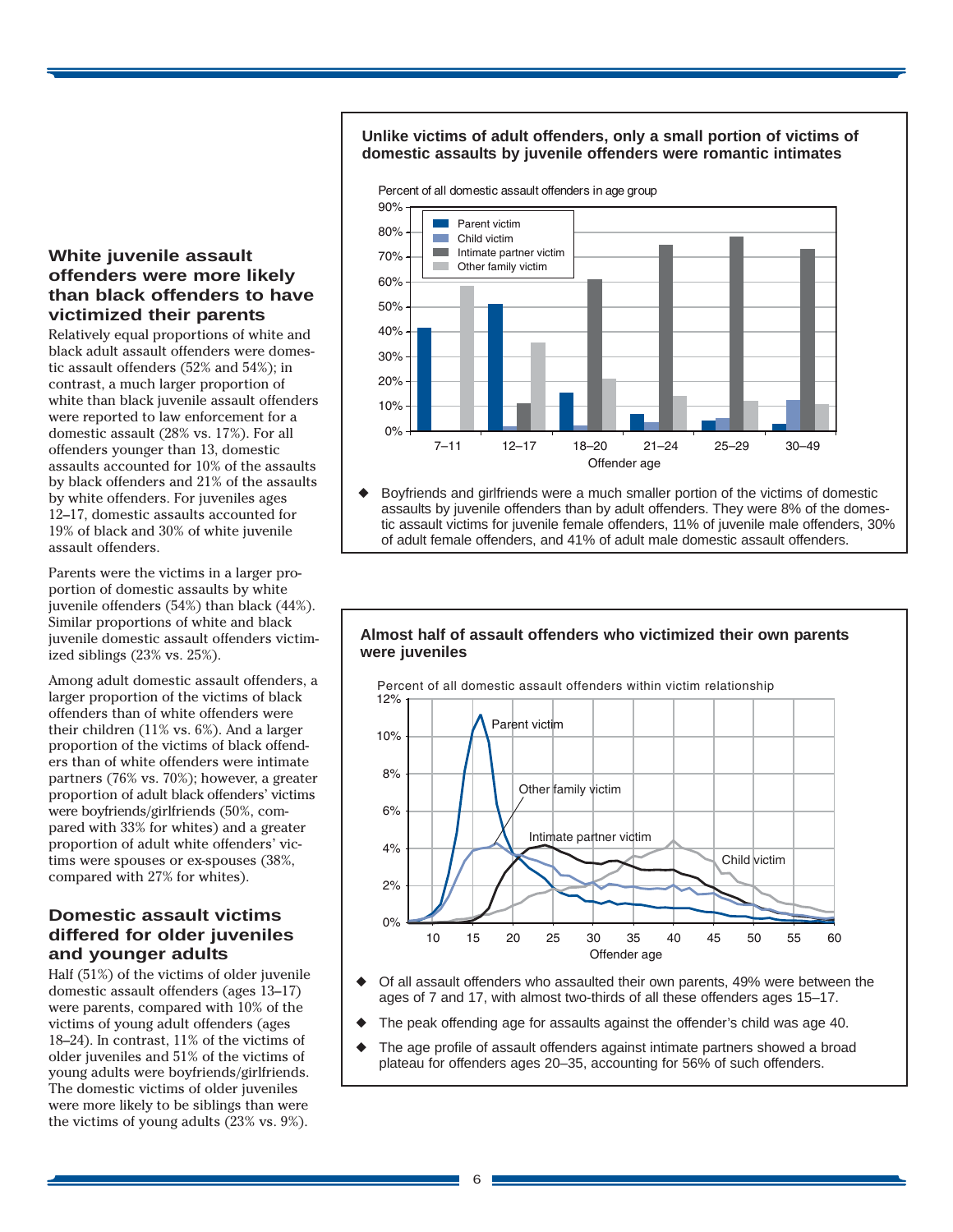

- and late thirties, reflecting assaults on siblings and parents. For juvenile offenders, 70% of domestic victims of aggravated assault were adults, as were 78% of domestic victims of simple assaults.
- In contrast, for juvenile offenders, the age of domestic victims of sexual assaults peaked at age 5, with a less pronounced peak at age 13. In all, 98% of the domestic sexual assault victims of juvenile offenders were younger than 18.



In contrast, for adult offenders, the age of domestic victims of sexual assaults peaked at age 15, with a less pronounced peak at ages 3 and 4. In all, 76% of the domestic sexual assault victims of adult offenders were younger than 18.

of domestic victims of simple assaults.

## **Juvenile offender domestic assaults were more likely to occur in the afternoon and early evening than at other times**





- ◆ ◆ Domestic assaults by juvenile offenders did not display a pronounced peak in the after school hours as did assaults of acquaintances and strangers.
- More than half (52%) of all domestic assaults by juveniles occurred in the 7 hours between 3 p.m. and 10 p.m.
- ◆ Adult assault offenders were more likely than juvenile assault offenders to act in the evening or early morning hours, regardless of the victim-offender relationship.
- ◆ Domestic assaults and acquaintance assaults by adult offenders peaked in the early evening, while assaults of strangers peaked after midnight.